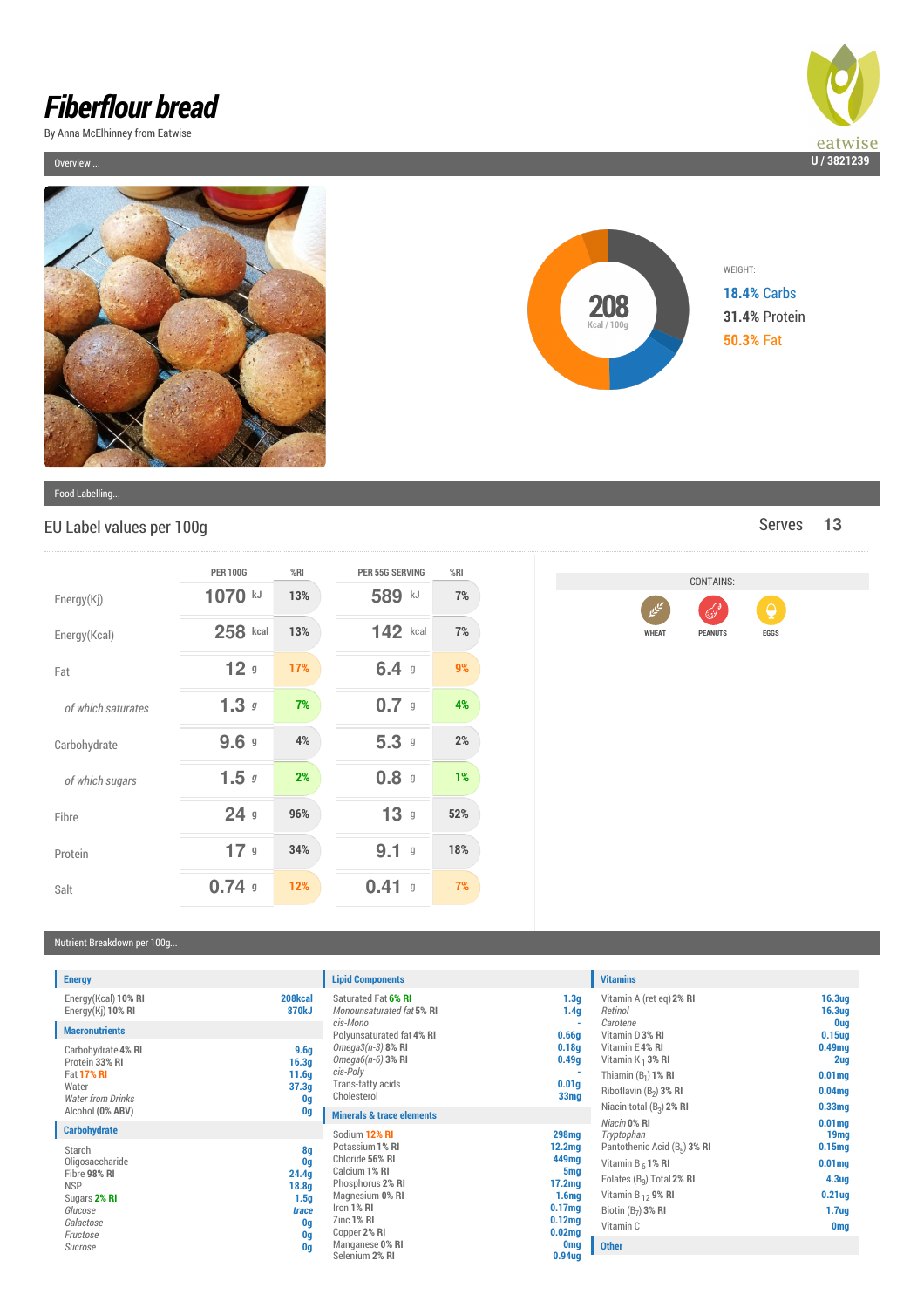F



| Recipe Ingredients                             | Quantity:        | Description:     |
|------------------------------------------------|------------------|------------------|
| Fiberflour (original / ultrafine or 50/50 mix) | 400 <sub>g</sub> |                  |
| Water                                          | 250g             | 1 cup            |
| Egg                                            | 61g              | 1x Large, Size 2 |
| Ground Almonds                                 | <b>50g</b>       | 0.5 Pack         |
| Rapeseed oil                                   | 12.6g            | 1 tablespoon     |
| Sugar, caster                                  | 5 <sub>g</sub>   | 1 teaspoon       |
| <b>Fast Action Dried Yeast</b>                 | 7g               | 1 sachet         |
| Salt                                           | 5 <sub>g</sub>   | 1 level teaspoon |

## Portions / Pack Sizes ...



Cooking Instructions & Notes

Makes 13 portions

- 1. Preheat oven to its lowest setting and turn off when it reaches this temperature. Ideally you want it to be around 30°C for 'proving' (allowing the yeast to work and the dough to rise)
- 2. Mix sugar and yeast with 250ml warm water (ideally 32-35<sup>o</sup>C) in a large jug and leave in the oven for 5-10 mins until it's frothy on top
- 3. Place flour, ground almonds and salt in a large mixing bowl
- 4. Make a 'well' in the centre and add the egg and oil, beat lightly with a fork. Add water / yeast mixture
- 5. Mix with a wooden spoon until the dough comes together
- 6. Turn out onto your worktop and knead for 5-7 minutes (look at the clock, it feels like forever but it's a good workout for the arms!). This is important to allow the bread to rise properly. The dough will feel sticky at first but smoother after kneading.
- 7. If making a loaf, shape into loaf size (regular loaf tin) or just into a brick shape
- 8. Oil the tin or a flat baking sheet and place the dough into the tin or onto the flat baking sheet. Cover with a clean tea towel and place into the (switched off) oven. Allow the dough to rise for an hour